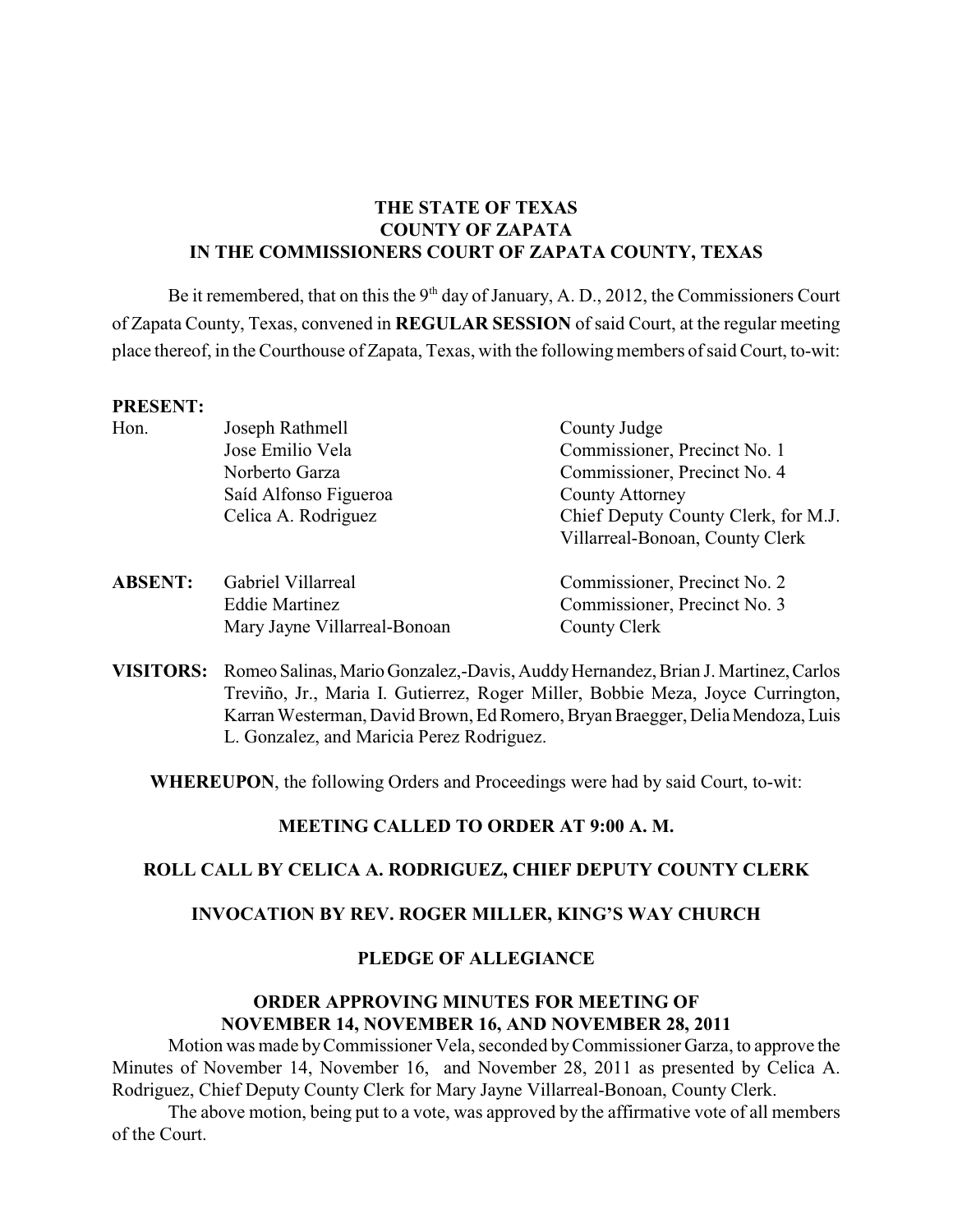### **COMMUNICATIONS**

Auddy Hernandez of the County Judge's Office communicated that a training will be held February 28 - March 1 for reporting requirements for all offices to comply with law enforcement.

### **ORDER APPROVING INVOICES**

Motion was made by Commissioner Vela, to deny request by Triunfo Gonzalez, County Auditor for approval of invoices. Commissioners have problems with certain invoices for contracts by some departments.

Motion dies for lack of a second.

Motion was made by Commissioner Garza, seconded by Judge Rathmell, to approve invoices as presented by Triunfo Gonzalez, County Auditor.

The above motion, being put to a vote, was approved by the affirmative vote of all members of the Court.

### **ORDER APPROVING TREASURER'S REPORT**

Motion was made by Commissioner Garza, second ed by Commissioner Vela, to approve Treasurer's Report as presented by Hon. Romeo Salinas, County Treasurer.

The above motion, being put to a vote, was approved by the affirmative vote of all members of the Court.

# **DEPARTMENTAL REPORTS**

Luis Lauro Gonzalez, Zapata County Tax Assessor/Collector, reported that the tax office collected \$5,970.77 in Hotel Motel Tax fees and \$470,742.82 in tax collections for the month of November. Collections status is at 81%.

# **UPDATE AND STATUS REPORT BY COM. VELA ON DIALYSIS CENTER**

Com. Vela gave update and status report on dialysis center. He stated that there are three buildings available for leasing. Must make sure that doctors are interested and want to come to Zapata to do dialysis here.

## **PRESENTATION BY LEGAL SHIELD ON INFORMATION CONCERNING FEDERAL LAWS REGULATING INFORMATION SECURITY AND IDENTITY THEFT IN WORKPLACE**

Mr. Rigo Leal, Legal Shield Licensed Consultant, gave a presentation on information concerning federal laws regulating information security and identity theft in the workplace.

# **ORDER APPROVING INTER-LOCAL AGREEMENT BETWEEN ZAPATA COUNTY AND ZAPATA COUNTY INDEPENDENT SCHOOL DISTRICT FOR ASSESSMENT AND COLLECTION OF AD VALOREM TAXES**

Motion was made by Commissioner Garza, seconded by Commissioner Vela, to approve the inter-local agreement between Zapata County and Zapata Count Independent School District for the assessment and collection of ad valorem taxes as requested by Hon. Joe Rathmell, County Judge.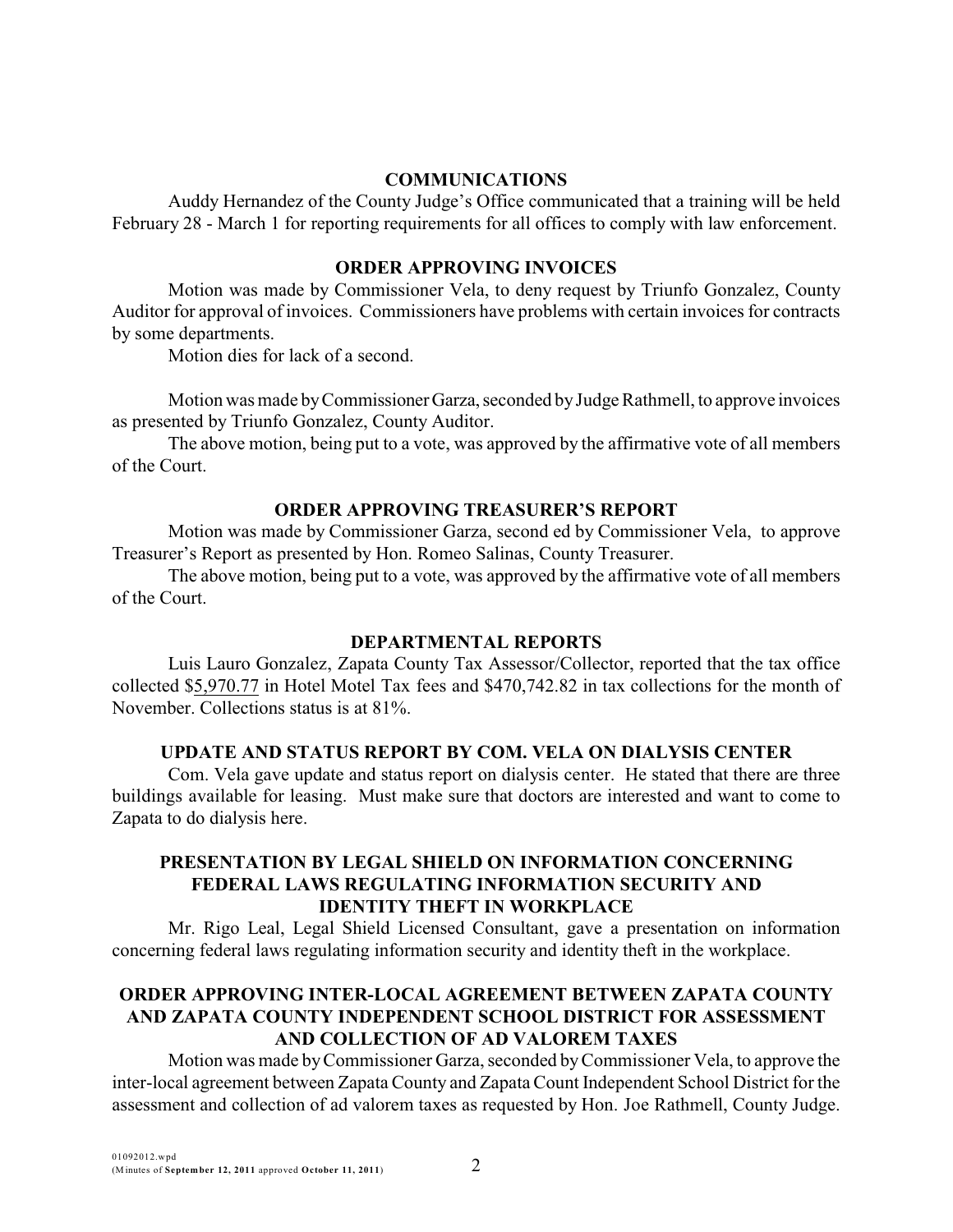The above motion, being put to a vote, was approved by the affirmative vote of all members of the Court.

### **ORDER TO TABLE REQUEST BY JUDGE RATHMELL ON AGREEMENT BETWEEN JOURNEY TO RECOVERY OUTREACH PROGRAM AND ZAPATA COUNTY FOR MAINTENANCE OF BOAT RAMP, US HIGHWAY 83 AND STATE HIGHWAY 16**

Motion was made by Commissioner Garza, seconded by Commissioner Vela, to table request by Judge Rathmell on agreement between Journey to Recovery Outreach Program and Zapata County for the maintenance of the Boat Ramp, US Highway 83 and State Highway 16, not to exceed the amount of \$25,000.00. Outreach Program supervises its employees. County attorney will prepare a contract.

The above motion, being put to a vote, was approved by the affirmative vote of all members of the Court.

## **ORDER AWARDING MANAGEMENT SERVICES TO MARIO GONZALEZ-DAVIS FOR TEXAS DEPARTMENT OF AGRICULTURE OFFICE OF RURAL AFFAIRS TXCDBG COLONIA CONTRACT NO. 711325**

Motion was made by Commissioner Garza, seconded by Commissioner Vela, to award Management Services to Mario Gonzalez-Davis for the Texas Department of Agriculture, Office of Rural Affairs, TX CDBG Colonia Contract No. 711325 as requested by Hon. Joe Rathmell, County Judge.

The above motion, being put to a vote, was approved by the affirmative vote of all members of the Court.

### **ORDER APPROVING HIRING OF DAVID GUZMAN, JR. AS TEMPORARY EMPLOYEE IN SLOT #3**

Motion was made by Commissioner Garza, seconded by Commissioner Vela, to approve hiring of David Guzman Jr. as a temporary employee in slot # 3 at \$8.00 an hour as requested by Hon. Norberto Garza, Commissioner Pct. 4.

The above motion, being put to a vote, was approved by the affirmative vote of all members of the Court.

# **ORDER APPROVING APPOINTMENT OF MARIO GONZALEZ AS LABOR STANDARD OFFICER FOR CDBG GRANT CONTRACT NO. 711520**

Motion was made by Commissioner Garza, seconded by Judge Rathmell, to approve appointment of Mario Gonzalez-Davis as Labor Standard Officer for CDBG Grant Contract No. 711520 as requested by Mario Gonzalez-Davis, Project Coordinator.

The above motion, being put to a vote of Commissioner Garza and Judge Rathmell, Commissioner Vela voted against. Motion carried.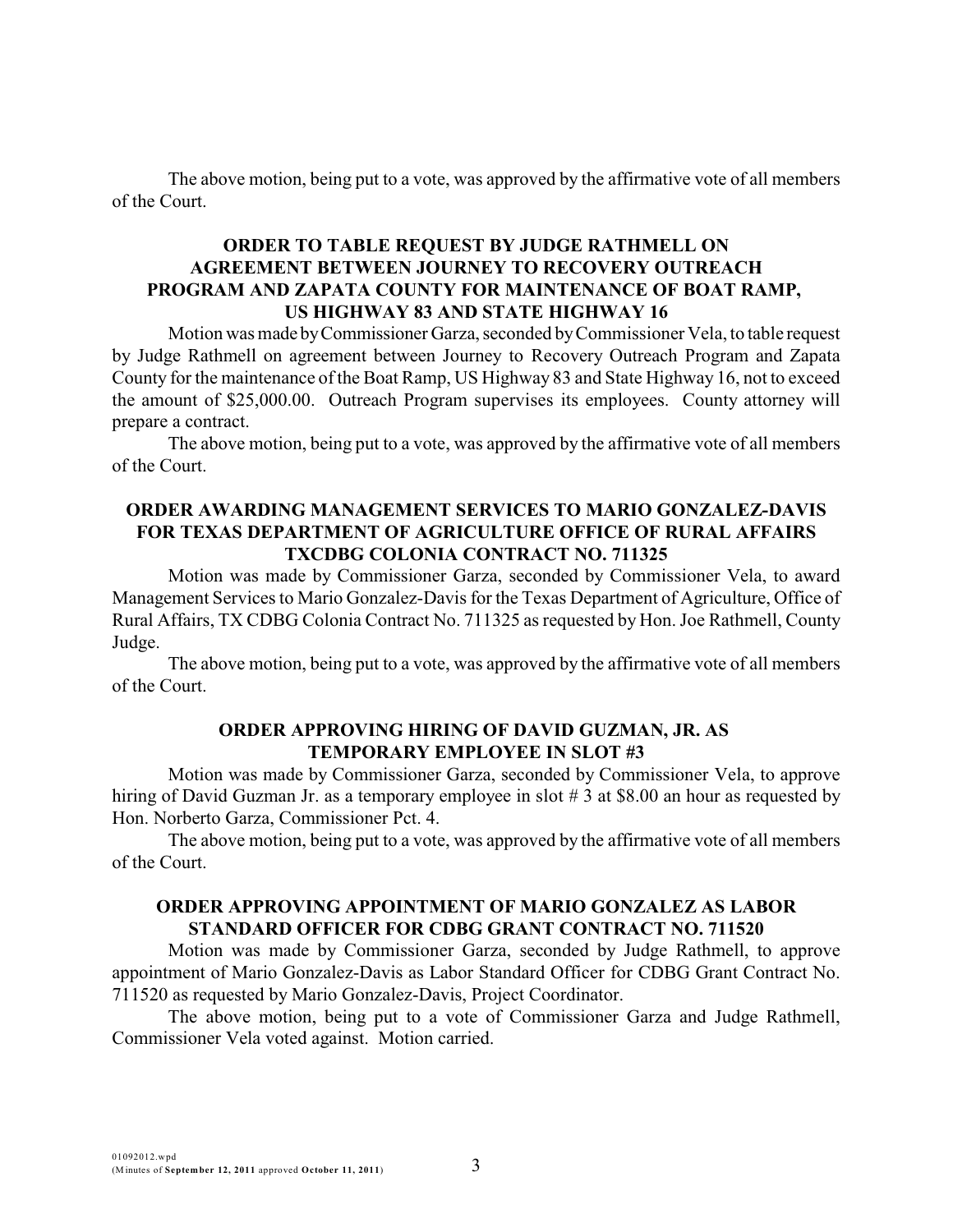### **ORDER APPROVING DIRECT DEPOSIT FORM FOR DRAWS FROM CDBG CONTRACT NO. 711520**

Motion was made by Commissioner Garza, seconded by Commissioner Vela, to approve the direct deposit form for draws from CDBG Contract No. 711520 as requested Mario Gonzalez-Davis, Project Coordinator.

The above motion, being put to a vote, was approved by the affirmative vote of all members of the Court.

# **ORDER APPROVING APPOINTMENT OF MARIO GONZALEZ-DAVIS AS ENVIRONMENTAL OFFICER FOR CDBG CONTRACT NO. 711520**

Motion was made by Commissioner Garza, seconded by Commissioner Vela, to approve appointment of Mario Gonzalez-Davis as the Environmental Officer for CDBG Contract No. 711520 as requested by Mario Gonzalez-Davis, Project Coordinator.

The above motion, being put to a vote, was approved by the affirmative vote of all members of the Court.

# **ORDER APPROVING DESIGNATION OF MARIO GONZALEZ-DAVIS AS ADMINISTRATOR AND CONTACT PERSON FOR TEXAS WATER DEVELOPMENT CLEAN WATER LOAN PROGRAM**

Motion was made by Commissioner Garza, seconded by Judge Rathmell, approving designation of Mario Gonzalez-Davis as the Administrator and contact person for the Texas Water Development Clean Water Loan Program as requested by MarioGonzalez-Davis, Project Coordinator.

The above motion, being put to a vote, was approved by the affirmative vote of all members of the Court.

### **ORDER APPROVING CHANGE ORDER #1 ZAPATA COUNTY "24 RAW WATER LINE & 16" WATER LINE PROJECT**

Motion was made by Commissioner Vela, seconded by Commissioner Garza to approve change order #1 Zapata County 24 "Raw Water Line & 16" Water Line project as requested by Carlos Trevino Jr., Water Plant Manager.

The above motion, being put to a vote, was approved by the affirmative vote of all members of the Court.

## **ORDER APPROVING PURCHASES AND MAINTENANCE FOR ALL ZAPATA COUNTY LITTLE LEAGUE FIELDS**

Motion was made by Commissioner Vela, seconded by Commissioner Garza, to purchase one refrigerator, buy bases and provide maintenance for all Zapata County Little League fields as requested by Ramiro Hernandez, Zapata County Little League.

The above motion, being put to a vote, was approved by the affirmative vote of all members of the Court.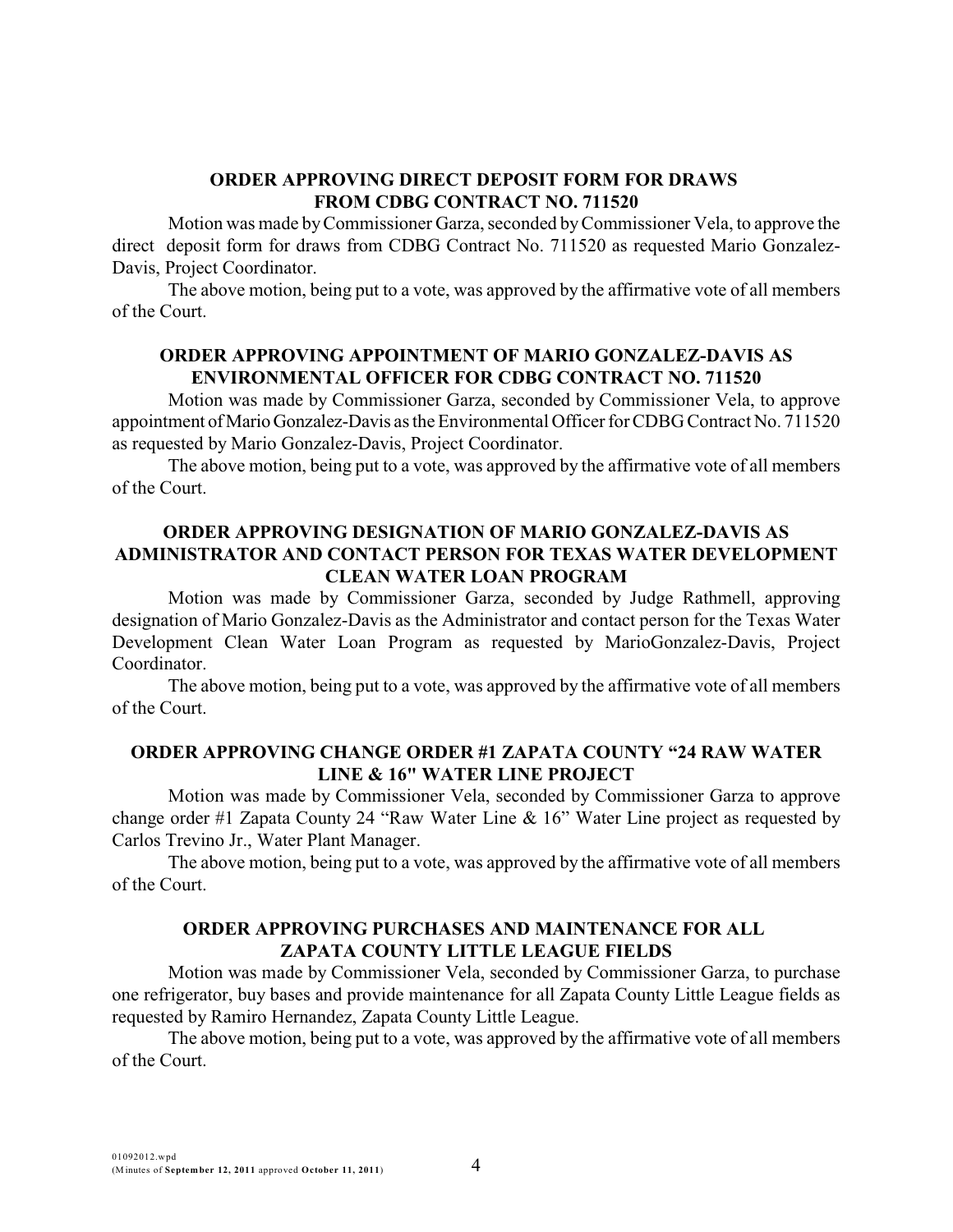# **ORDER APPROVING USE OF OSWALDO H. AND JUANITA G. RAMIREZ EXHIBIT HALL FOR MARINE CORP LEAGUE WRESTLING**

Motion was made by Commissioner Garza, seconded by Commissioner Vela, to approve the use the Oswaldo H. and Juanita G. Ramirez Exhibit Hall on February 4<sup>th</sup>, 2012 for the Marine Corps League Wrestling as requested by Karran Westerman, Marine Corp League.

The above motion, being put to a vote, was approved by the affirmative vote of all members of the Court.

# **ORDER APPROVING USE OF OSWALDO H. AND JUANITA G. RAMIREZ EXHIBIT HALL FOR ZAPATA COUNTY CONVENTION AND VISITORS BUREAU BULLY DOG SHOW**

Motion was made by Commissioner Garza, seconded by Commissioner Vela, to approve the use of the Oswaldo H. and Juanita G. Ramirez Exhibit Hall on March  $17<sup>th</sup>$  2012 for the Zapata County Convention and Visitors Bureau Bully Dog Show on March 17, 2012 as requested by Karran Westerman, ZCCVB.

The above motion, being put to a vote, was approved by the affirmative vote of all members of the Court.

# **ORDER APPROVING INSTALLATION OF STREET HUMPS AND STREET LIGHTS**

Motion was made by Commissioner Vela, seconded by Commissioner Garza, to approve installation of a street hump at the following address:

a. 124 Flores Street - Falcon Shores Subdivision

as requested by Hon. Jose E. Vela, Commissioner Pct. 1.

The above motion, being put to a vote, was approved by the affirmative vote of all members of the Court.

Motion was made by Commissioner Garza, seconded by Commissioner Vela, to approve installation of a street light at the following address:

a. 1901 Guerrero between  $19<sup>th</sup>$  and Guerrero

as requested by Hon. Norberto Garza, Commissioner Pct. 4.

The above motion, being put to a vote, was approved by the affirmative vote of all members of the Court.

Motion was made by Commissioner Garza, seconded by Commissioner Vela, to approve installation of a speed hump at the following locations:

a.  $19<sup>th</sup>$  Street & Elm & Del Mar

b. Alamo  $\&$  1<sup>st</sup>  $\&$  Ramireño

The above motion, being put to a vote, was approved by the affirmative vote of all members of the Court.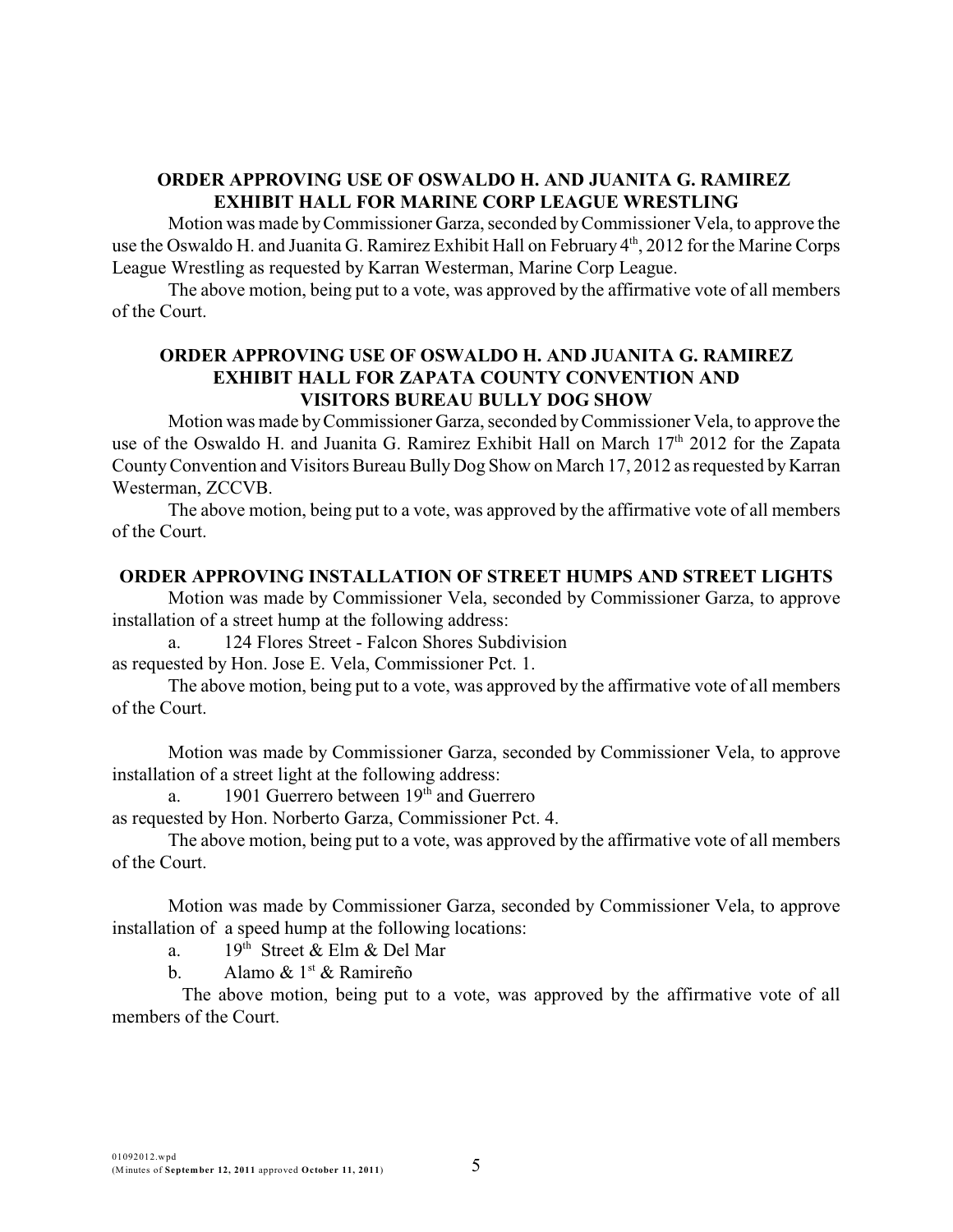### **ORDER APPROVING LINE ITEM TRANSFER**

Motion was made by Commissioner Vela, seconded by Commissioner Garza, to approve the following line item transfer:

| From:                                                         | Pct. 2.  |                  | 10-002-398 Bird Feed $&$ Supplies | \$2,500.00 |
|---------------------------------------------------------------|----------|------------------|-----------------------------------|------------|
| To:                                                           | Pct. $2$ | 10-002-394 Parks |                                   | \$2,500.00 |
| as requested by Hon. Gabriel Villarreal, Commissioner Pct. 2. |          |                  |                                   |            |

### **ORDER APPROVING RESOLUTION AUTHORIZING SIGNATURES FOR CDBG CONTRACT NO. 711520**

Motion was made by Commissioner Vela, seconded by Commissioner Garza, to approve a resolution authorizing signatures for the CDBG Contract No. 711520 as requested by Mario Gonzalez-Davis, Project Coordinator.

The above motion, being put to a vote, was approved by the affirmative vote of all members of the Court.

# **MOTION WAS MADE BY COMMISSIONER GARZA, SECONDED BY COMMISSIONER VELA, TO ENTER INTO EXECUTIVE SESSION**

# **MOTION WAS MADE BY COMMISSIONER GARZA, SECONDED BY COMMISSIONER VELA, TO RETURN TO REGULAR SESSION**

# **ORDER APPROVING MEMORANDUM OF UNDERSTANDING FROM SHADY HAVEN LLC, RELATING TO WATER SERVICES FOR RESIDENTS OF 4 SEASONS R.V. PARK**

Motion was made by Commissioner Garza, seconded by Commissioner Vela, approving a Memorandum of Understanding from Shady Haven LLC, which states a \$500 monthly fee, relating to water services for residents of the 4 Seasons R.V. Park (Gov't Code Ann. 551.071, Consultation with Attorney) as requested by Said A. Figueroa, County Attorney.

The above motion, being put to a vote, was approved by the affirmative vote of all members of the Court.

### **ADJOURN**

Motion to adjourn was made by Commissioner Villarreal, seconded by Commissioner Garza, and being put to a vote, was approved by the affirmative vote of all members of the Court.